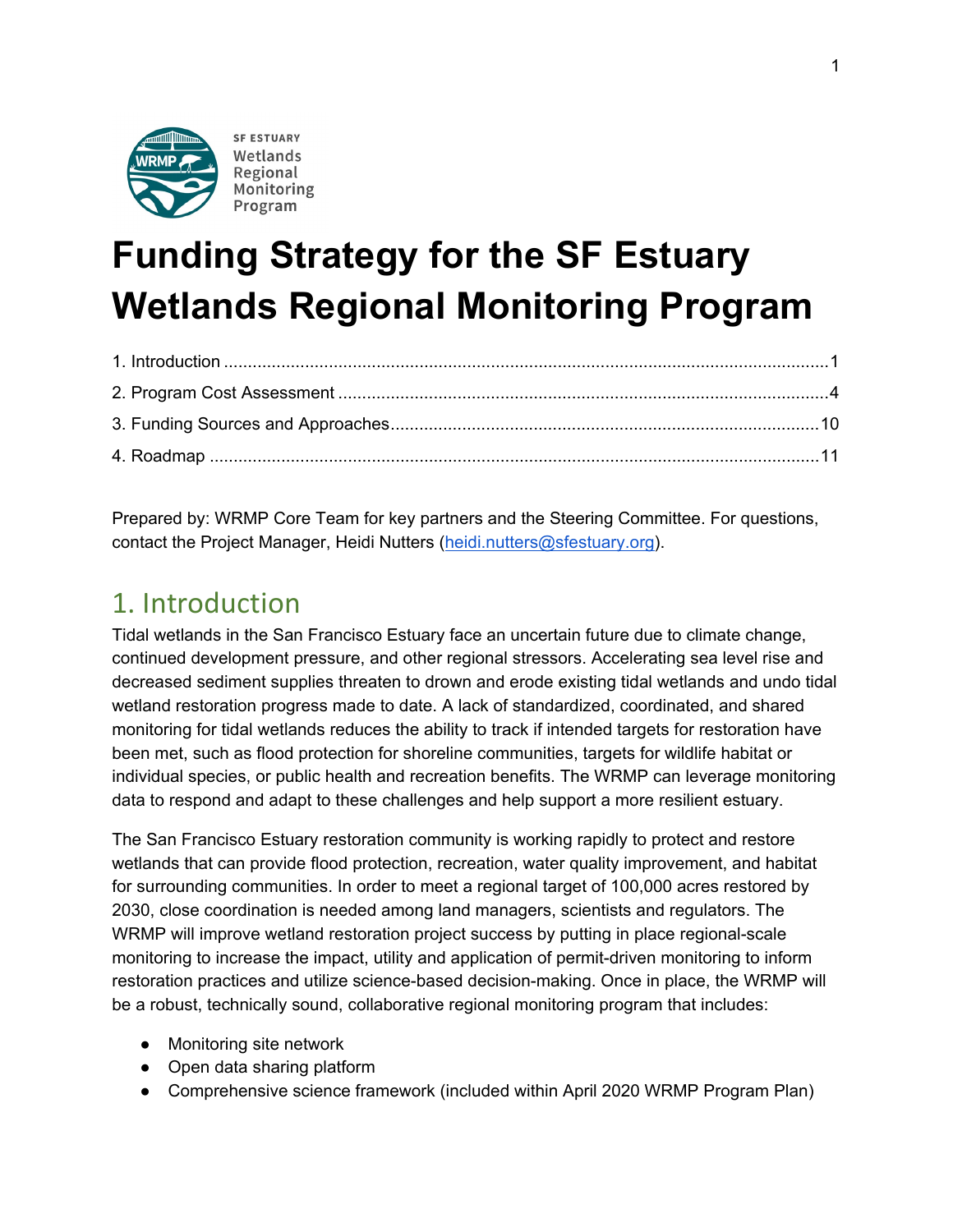The WRMP Plan was released in April 2020 and lays the foundation for the development of this program. The next steps include determining the funding model and governance structure, developing the data management system, conducting outreach to the intended user community, and implementing priorities from the Science Framework.

This funding strategy was developed in close consultation with project partners after reviewing relevant program examples from across the United States. The purpose of the funding strategy is to:

- Provide an analysis of cost for program implementation over the first three years
- Identify initial funding priorities for the WRMP
- Describe strategies for seeking sustainable funding of the WRMP

We expect the WRMP will begin to move into implementation in 2022. Program implementation success depends on close coordination with relevant stakeholders while continuing to ensure a fair and transparent decision-making process. This document will be updated over time and does not represent a final approach to funding. It does attempt to lay out initial costs and strategies. For the purposes of the WRMP, science is defined as the process of collecting and analyzing environmental data and turning it into information that can be used to support decision making.

# Monitoring Programs Examined to Develop Cost Estimates

#### Regional Monitoring Program for Water Quality in the San Francisco Bay (Bay RMP)

Program goal: Collect data and communicate information about water quality in San Francisco Bay in support of management decisions. Management questions include: 1) What are the concentrations (or masses) of contaminants in the Bay?; 2) are those concentrations of concern?; 3) what are the pathways to the Bay?; 4) have concentrations increased or decreased?; and what are the associated impacts of those contaminants?

Program participants include municipal wastewater (35) which contribute 46% of funds, industrial wastewater (9) contributes 11%, municipal stormwater (9) contributes 25%, and dredgers (6 + project-based) contribute 18%. Bay RMP staff include Lead Scientist, Program Managers, Senior Scientists, Environmental Scientists, Environmental Analysts, and Data Analysts.

The funding model is split almost evenly between program management (32%), monitoring (33%), and special studies (31%) (4% is unallocated). Relevant guidance for the WRMP includes: coordinate with other monitoring programs early, coordination is time consuming, project management needs do not scale linearly with the size of the program, and include external experts where possible.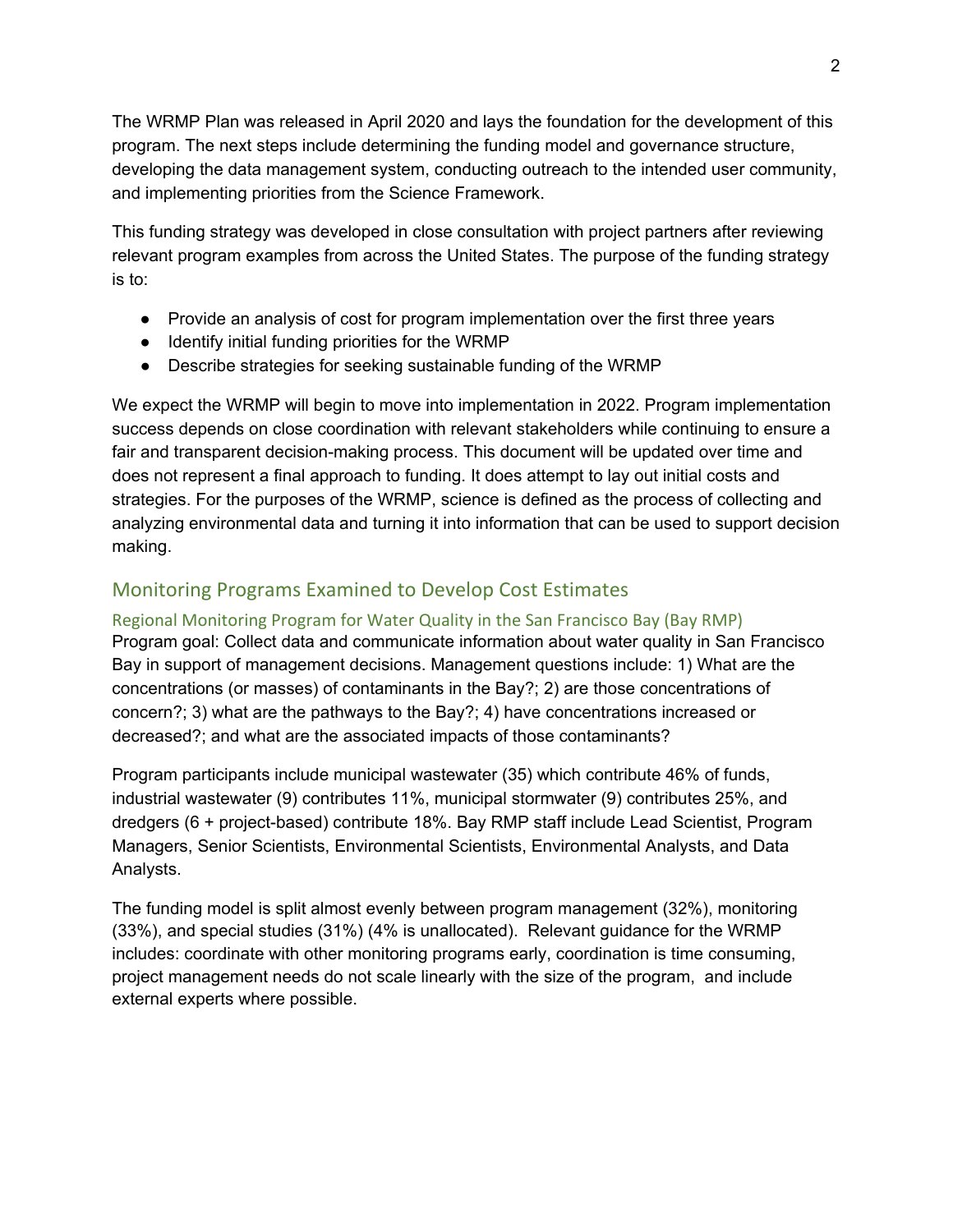### National Estuarine Research Reserve System-Wide Monitoring Program and the Centralized Data Management Office

Mission of System-Wide Monitoring Program: Develop quantitative measurements of short-term variability and long-term changes in water quality, biological systems, and land-use / land-cover characteristics of estuarine ecosystems for the purpose of informing effective management.

The program includes place-based data collection, standardized protocols, national/regional coordination, centralized data management, and connections to other networks. Monitoring coordinators and technicians get together once a year. They have a shared database management strategy. Core program components include include staffing for a data coordinator (not just a program coordinator), 3 full time data analysts (dedicated personnel), 6 part time staff (QA/QC is performed by field staff), annual training workshop (60% of funding goes to staff and training workshop), and external/collaborative Data Management Committee (DMC) to provide guidance, oversight and support. NOAA provides 70 percent of funding.

#### Puget Sound Ecosystem Monitoring Program (PSEMP)

PSEMP is a collaborative network of subject matter experts from many monitoring organizations and different parts of the region. They work with partners to inform adaptive management of Puget Sound and generate, organize, synthesize, and communicate scientific information, across political and organizational boundaries, to track ecosystem conditions that directly address management and science questions critical to Puget Sound recovery.

PSEMP's objectives: 1) Increase collaboration across monitoring programs by creating and maintaining forums for open communication, data sharing, synthesis, and effectiveness assessment; 2) Support adaptive management of recovery efforts by facilitating dialogue among PSEMP participants, planners, managers, and decision-makers. 3) Improve communication within and beyond the monitoring and assessment community to improve access to credible information to guide recovery decisions.

PSEMP program components, staffing, and funding leverages large amounts of in-kind contributions of time and data from participating organizations. Coordination to support Steering Committee, Work Groups, and linkages to other programs includes Puget Sound Partnership staff (2 FTEs, 1 vacant), contracts to support Working Group Coordinators (.25 FTE, ~\$40,000 per WG), other contracts to support objectives (e.g. communications strategy), and PSEMP projects that synthesize monitoring information to support adaptive management (\$175,000/year for contracts managed by PSP staff)

#### Key Messages about the WRMP

In discussion with the Steering Committee (SC), several key messages about the WRMP emerged. The word cloud below was generated during a SC meeting and highlights some of the key words used by our core decision-makers to describe the WRMP. In a rough sense, relative size indicates frequency of the mentioned words.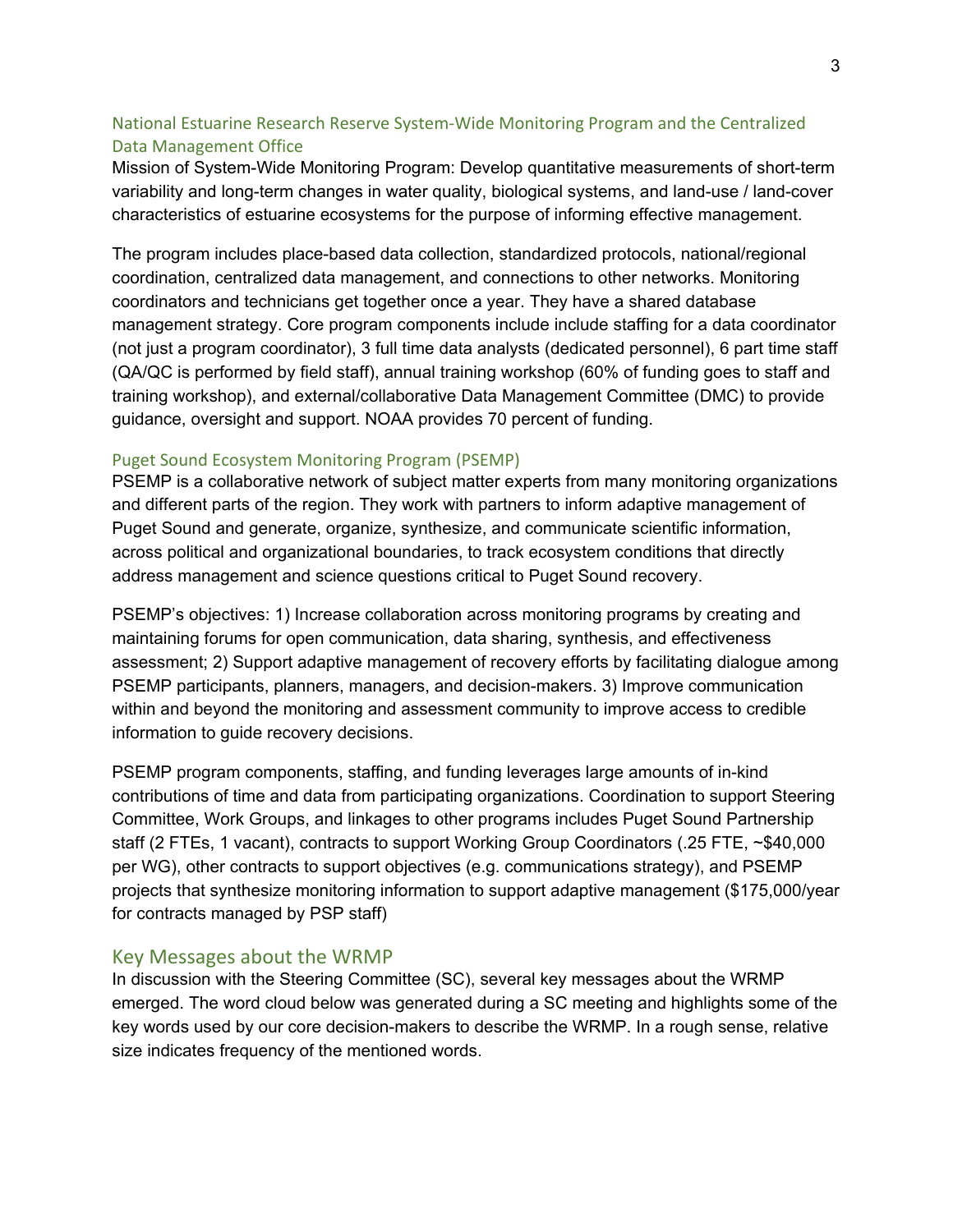

The SC members were also asked what WRMP products were most important to their work. The responses, shown below, reflect the importance of a program with close coordination between the SC and the Technical Advisory Committee (TAC) as well as regulatory agencies to ensure that science priorities are utilized to develop project-level monitoring guidance, answer WRMP management questions, as well as further develop the WRMP Science Framework (including the benchmark network) and the data management platform.



# <span id="page-3-0"></span>2. Program Cost Assessment

This assessment is intended to provide a baseline and initial cost estimate for WRMP program areas over the first 3 years of program implementation. The WRMP development process is currently funded by an EPA Region 9 Wetland Program Development grant through 2021. Following the completion of this grant, the WRMP will transition to a program with basic, core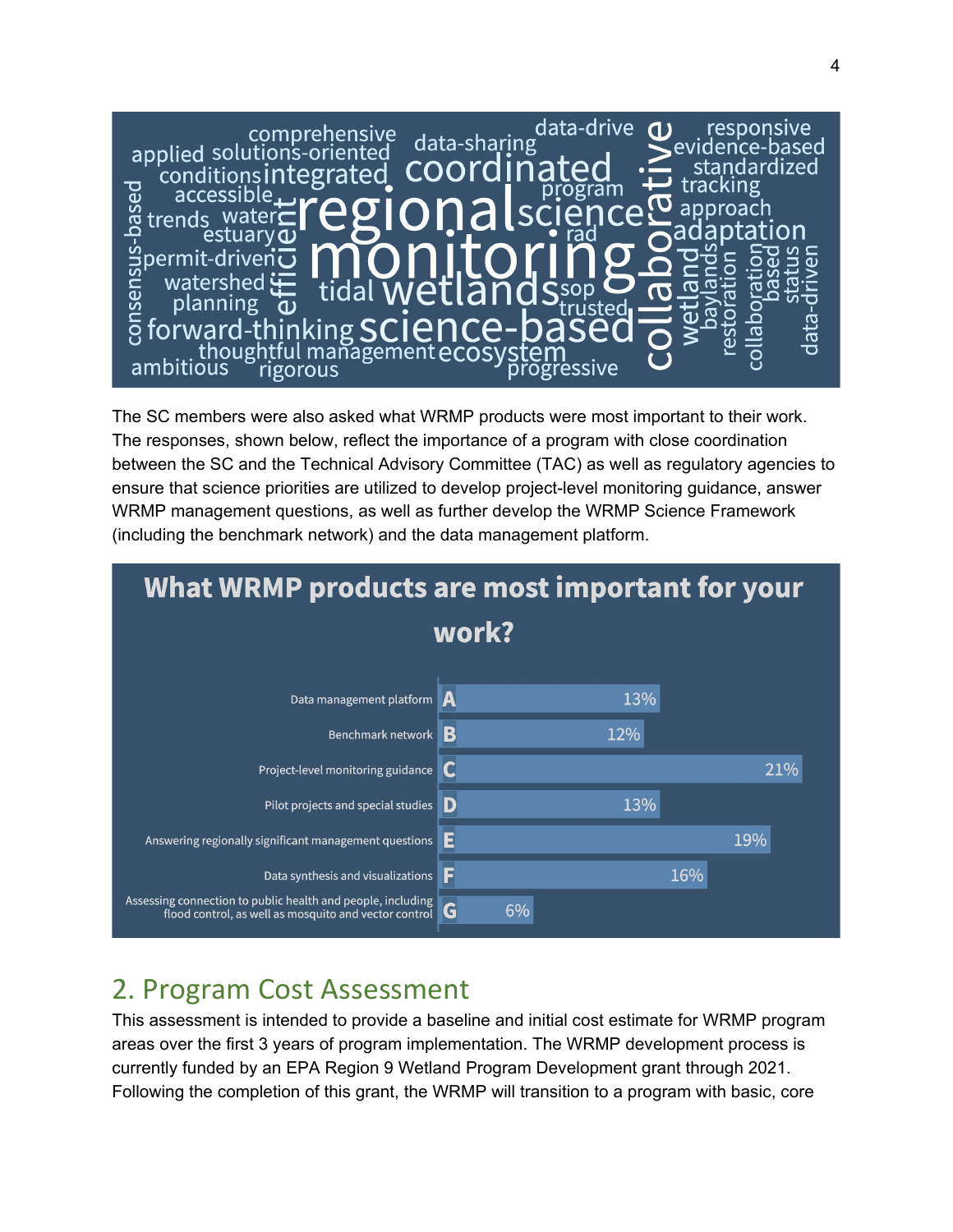functions to initiate the program in Year 1. Future phases of WRMP planning will refine the program's Science Framework, data management approach, and funding and governance strategies as described in the WRMP Program Plan. These future phases will be guided by the WRMP Steering Committee, with input from the Technical Advisory Committee. The program is divided into four primary program areas. Some of the key work items within these program areas are listed below. Program implementation will be phased, increasing capacity from year to year.

| Program Management     | Program administration, financial management, internal and<br>external coordination, Steering Committee coordination                                                                                                                                                                                                              |
|------------------------|-----------------------------------------------------------------------------------------------------------------------------------------------------------------------------------------------------------------------------------------------------------------------------------------------------------------------------------|
| Data Management        | Quality assurance system, database maintenance, updates to<br>standard operating procedures (SOPs) and template                                                                                                                                                                                                                   |
| Science Implementation | Data acquisition, analysis and visualization, Technical Advisory<br>Committee (TAC) coordination, workgroup coordination,<br>external science advisors. In some cases the WRMP may fund<br>monitoring/data collection and in other cases it may partner with<br>other entities to complete WRMP science or utilize existing data. |
| Communications         | Responses to information requests, presentations at<br>conferences and meetings, website maintenance, outreach<br>products, communications plan, WRMP Science Update Report,<br><b>WRMP Annual Meeting</b>                                                                                                                        |

#### WRMP Program Areas

The WRMP program areas are intended to begin with implementation of the WRMP Science Framework key priorities as identified by the TAC and SC, and then grow over time. As outlined in the WRMP Plan, these priorities are:

- Develop a regional geospatial baseline map, conduct regional baseline and subsequent routine surveys and inventories of the distribution, abundance, diversity, and condition of tidal wetlands throughout the region, using existing tools and metrics to the extent practicable and new tools and metrics where necessary.
- Establish the WRMP Monitoring Site Network, starting with the Benchmark Site Network (network of relatively undisturbed mature marshes throughout the region that can provide early warning of landscape-scale change).
- Conduct repeated surveys (detect change) of living organisms and their habitats (indicators), and standardize the metrics and reporting for indicators that are common to projects and baseline/subsequent ambient monitoring, across the range of project designs and restoration practices.
- Analyze existing data on the relative roles of estuarine and upland/watershed sources of sediment to counter the threats of marsh drowning, mudflat loss, and shoreline erosion driven by sea level rise.
- Assess the broad range of interactions between people and wetlands that should be monitored for the safety of people and health of the wetlands. This process should better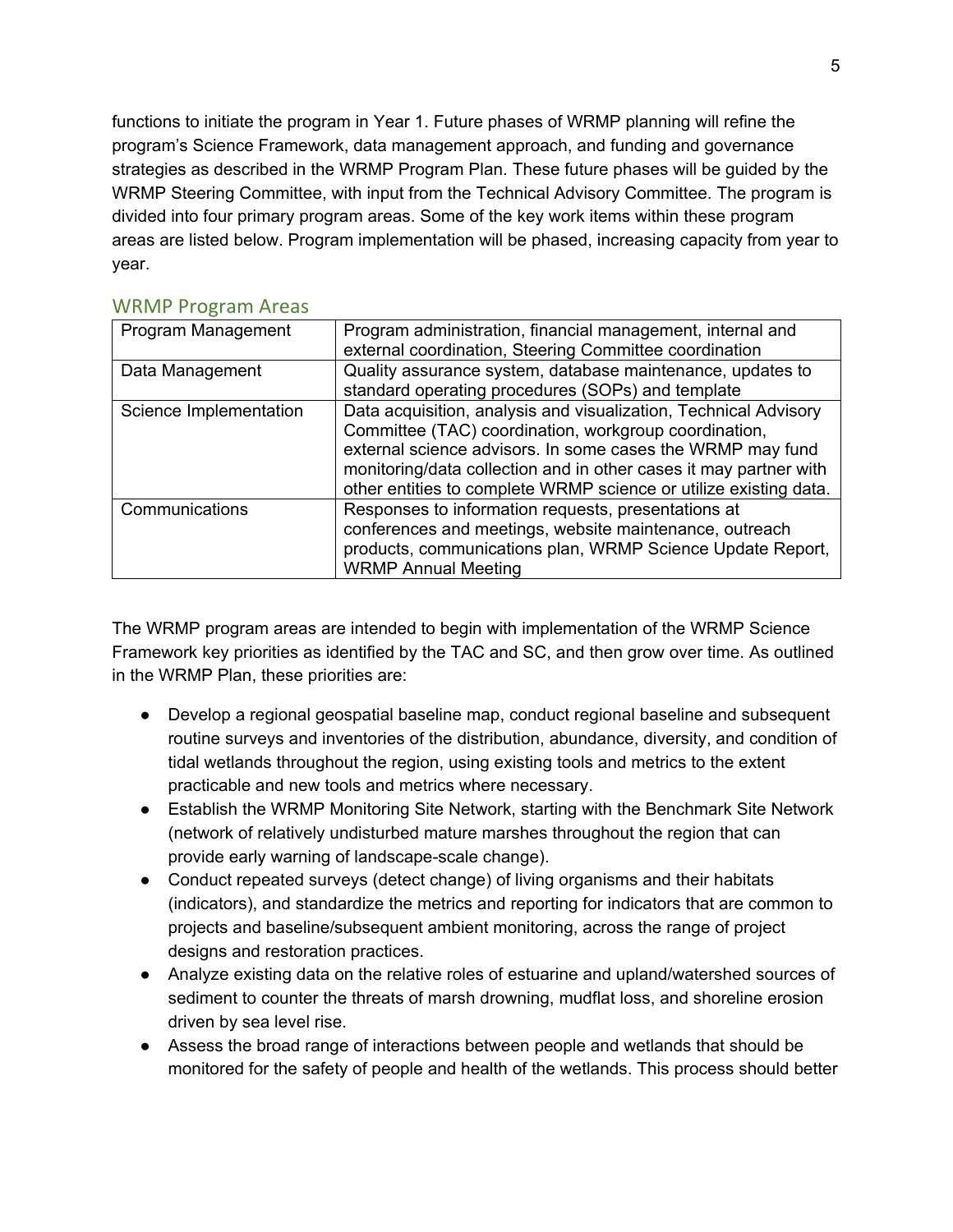integrate flood control and mosquito and disease vector control into project planning and assessment, and similarly integrate wetland restoration into flood control planning.

### Year 1, 2 and 3 Program Functions

The work plan for Year 1, 2 and 3 reflects what we estimate is needed to create a program that can grow over time. This work plan may be subject to change. The table below denotes tasks that require funding to proceed and the year in which the funding is needed.

#### **WRMP Proposed Work Plan**

*Green cells indicate funded tasks and white cells indicate no funding allocated.*

| Task                      | <b>Subtask</b>                                 | Year 1 | Year 2 | Year 3 |
|---------------------------|------------------------------------------------|--------|--------|--------|
| Program<br>Management     | Program administration                         |        |        |        |
|                           | Financial management                           |        |        |        |
|                           | Internal and external coordination             |        |        |        |
|                           | SC coordination                                |        |        |        |
| Data<br>Management        | <b>Quality Assurance System</b>                |        |        |        |
|                           | Database Maintenance                           |        |        |        |
|                           | Updates to SOPs and Templates                  |        |        |        |
| Science<br>Implementation | Data acquisition and science<br>implementation |        |        |        |
|                           | Data analysis and visualization                |        |        |        |
|                           | <b>TAC</b> coordination                        |        |        |        |
|                           | Workgroup coordination                         |        |        |        |
|                           | External science advisors                      |        |        |        |
| Communications            | Responses to Information Requests              |        |        |        |
|                           | Presentations at Conferences and<br>Meetings   |        |        |        |
|                           | <b>Website Maintenance</b>                     |        |        |        |
|                           | Outreach products                              |        |        |        |
|                           | Communications plan                            |        |        |        |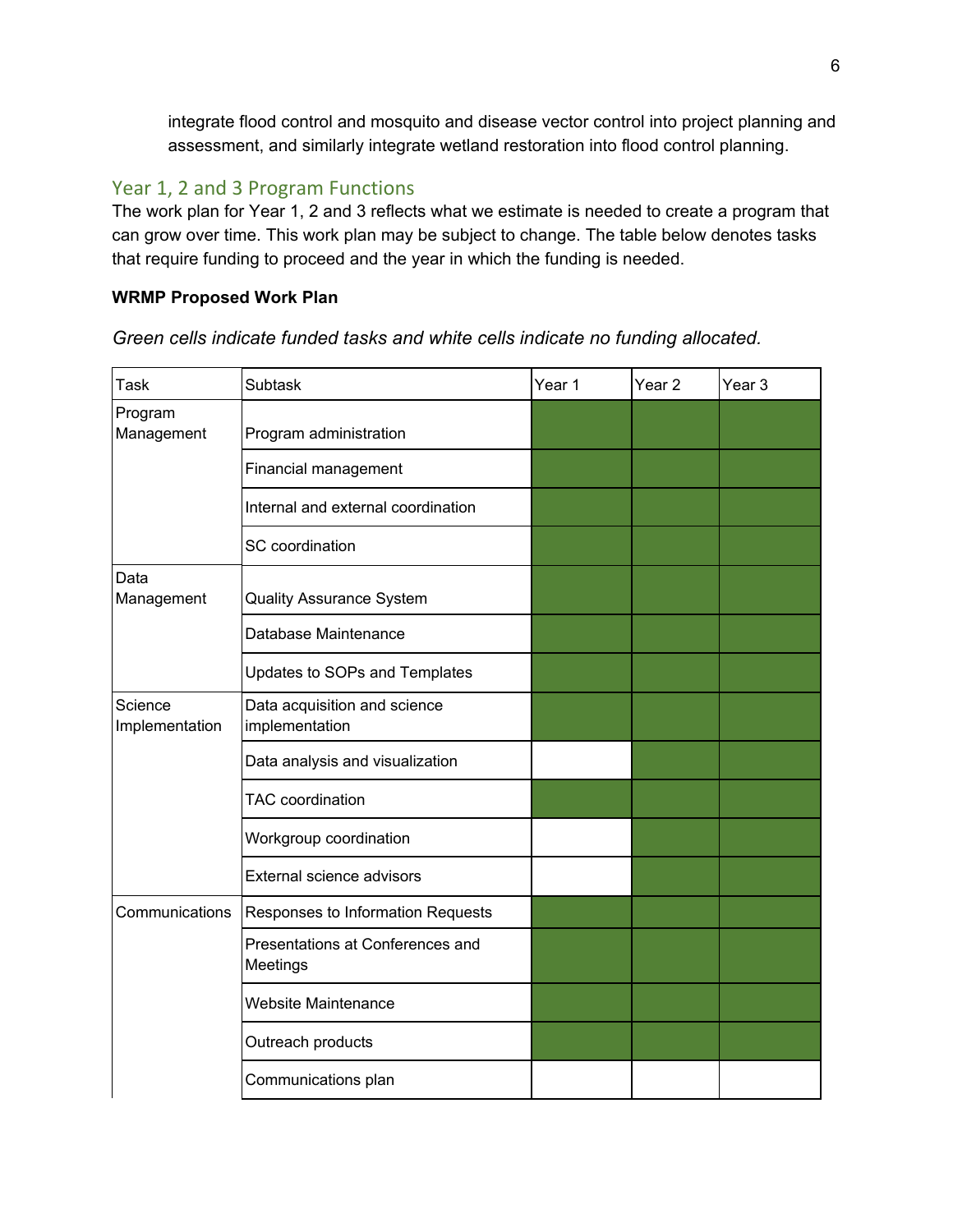| Update Report         |  |  |
|-----------------------|--|--|
| <b>Annual Meeting</b> |  |  |

Program cost is broken out according to the core program areas. Several assumptions were made that informed the development of this cost assessment. The underlying analysis of the budget [can be found at this link.](https://docs.google.com/spreadsheets/d/19Rh8WNJ47aEWorue1622gHltBqAzYUsTQAvlkgp2Vnc/edit?usp=sharing)

- Staff costs assessed here all come from top of range hourly rates from the Metropolitan Transportation Commission (MTC). It is likely that the actual work listed here will be split up and managed by multiple entities. Using this approach gives us an overall, rough idea of cost but staff rates vary greatly agency by agency.
- MTC salary costs are "middle of the road." Science implementation through new data collection will be managed by external contracts that are sent out to bid by RFP or equivalent fair, transparent procurement process.
- Staffing assumptions are based on equivalent positions at MTC but actual staffing may require higher or lower level staffing, depending on need.
- Contract and fiscal support, including staff time for processing invoices etc. beyond the Program Manager will be supported by organizational overhead.
- Decisions are yet to be determined about the WRMP host entity/ies. Assessing the cost of the program and options for funding was identified as a top priority, and precise organizational arrangement is uncertain. This assessment does not imply a preferred organizational arrangement or host entity/ies.
- Any budget line item could be utilized for staff cost or for consultant cost. It is possible that the WRMP will be housed by one entity that contracts out various aspects of science and data management or communications work. It is also possible that the WRMP will be housed by multiple entities through a legal agreement and that all aspects of the program will be performed by staff of these entities.
- The fiscal entity will need to be adaptable as new potential funding sources arise.
- The cost for communications could include the development of the WRMP Science Report or incorporation of WRMP science reporting into The State of the Estuary Report or other publications. It could also include annual or semi-annual meetings on WRMP Science. The need for broader transfer and communication of findings on WRMP Science will increase as the program grows. In general, this is one area that is slightly under resourced. Additional funds would be needed to achieve communication goals.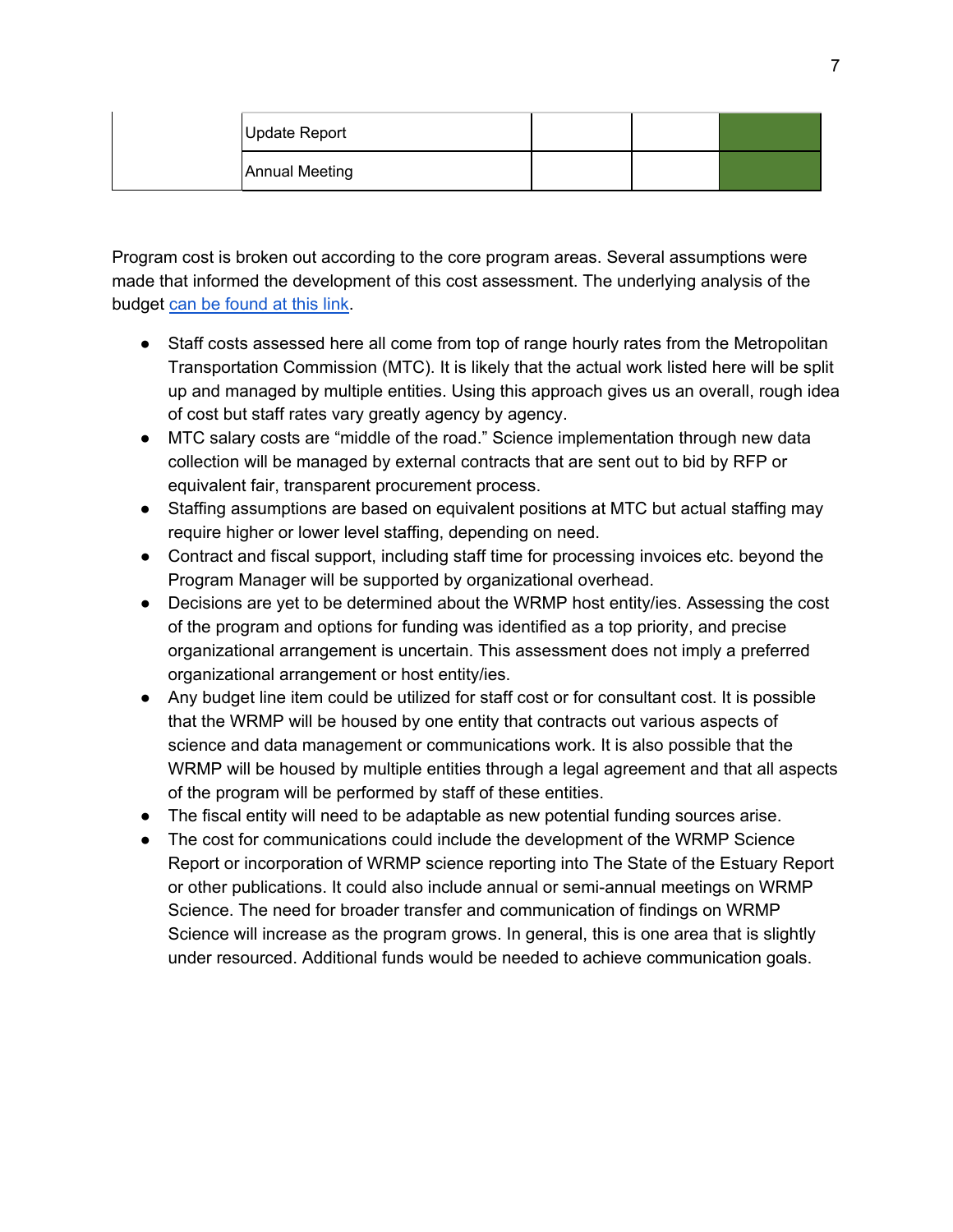| Year              | Task                   | Total       |
|-------------------|------------------------|-------------|
| Year 1            | Program Management     | \$219,633   |
|                   | Data Management        | \$122,986   |
|                   | Science Implementation | \$165,777   |
|                   | Communications         | \$39,987    |
|                   |                        |             |
|                   | Total                  | \$548,383   |
|                   |                        |             |
| Year <sub>2</sub> | Program Management     | \$245,523   |
|                   | Data Management        | \$158,228   |
|                   | Science Implementation | \$336,105   |
|                   | Communications         | \$47,035    |
|                   | % Increase             | 43%         |
|                   | Total                  | \$786,891   |
|                   |                        |             |
| Year <sub>3</sub> | Program Management     | \$245,523   |
|                   | Data Management        | \$158,228   |
|                   | Science Implementation | \$249,347   |
|                   | Communications         | \$118,378   |
|                   | % Increase             | 43%         |
|                   | Total                  | \$1,122,396 |

Note: Program management is expected to be a larger percentage of costs in first year due to "start-up" needs and is anticipated to remain below 35% of the overall program budget following Year 1. See Budget Breakdown charts below: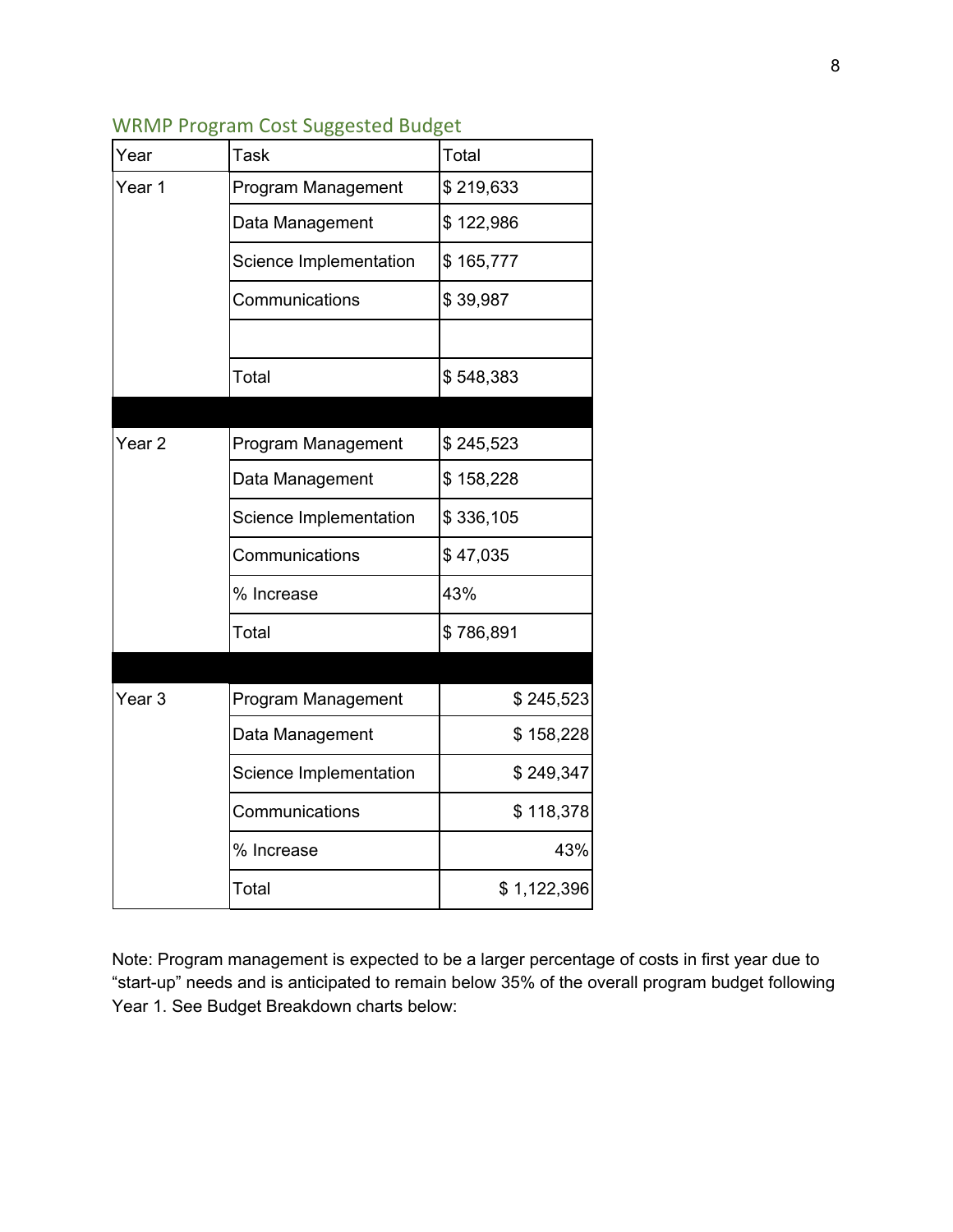## Year 1 Budget Breakdown

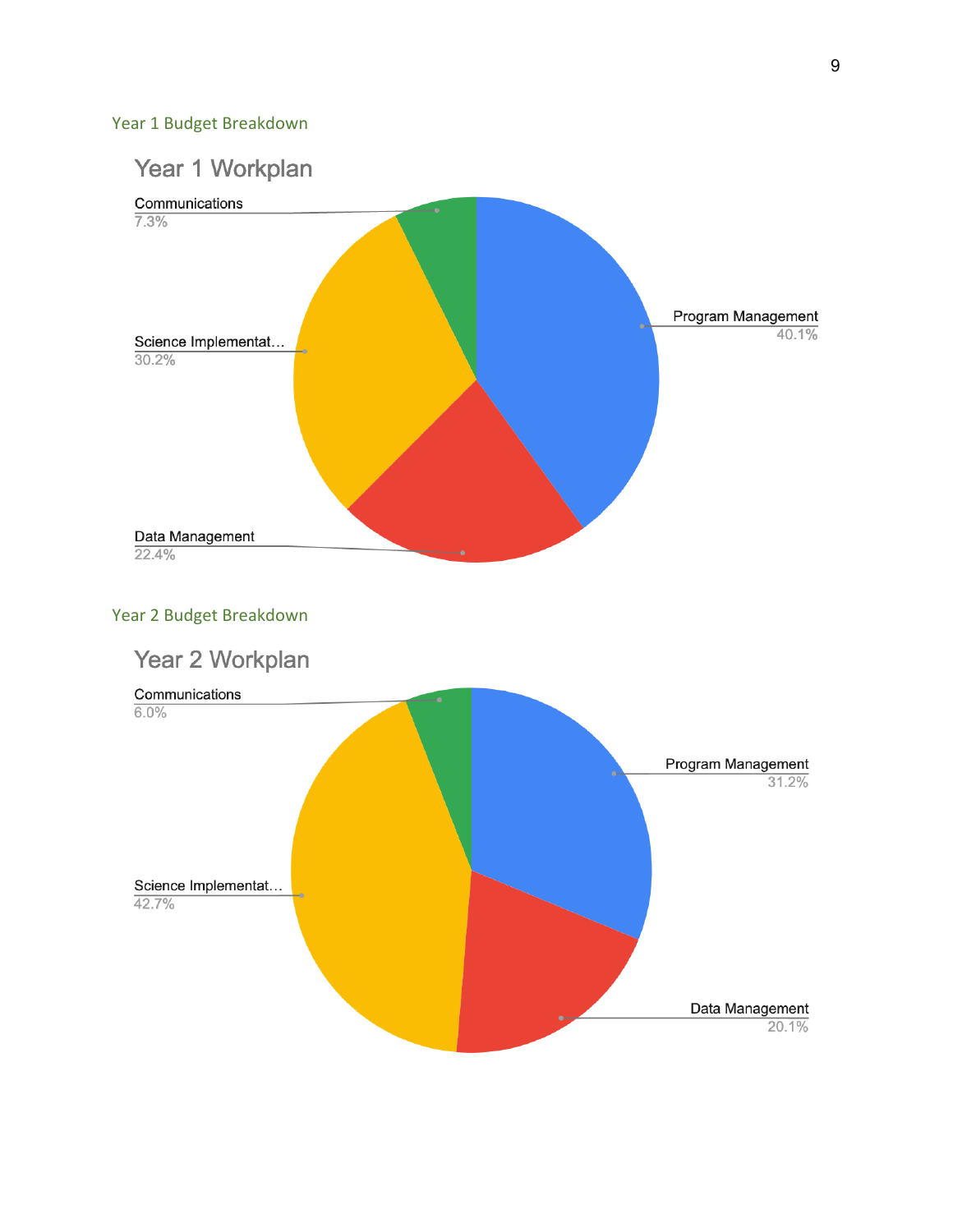#### Year 3 Budget Breakdown



# <span id="page-9-0"></span>3. Funding Sources and Approaches

Initial phases of the WRMP will be supported through seed funding over the next 2-5 years. This may be provided by grants or small contracts to support program development and implementation. The existing funding that supported this program development process is considered seed funding. Long-term funding sources will need to be flexible to support the many ways that entities within the San Francisco Bay achieve compliance monitoring, regional baseline and benchmark monitoring. For example, while some organizations pay consulting firms to carry out monitoring, others utilize existing staff funded by local, state or federal entities; nonprofits that engage volunteers; or academic partnerships that engage graduate students, and may not be able to pay a fee as a replacement. In addition, the science priorities within the WRMP will be implemented in phases, and different science content elements will require different funding sources.

Following completion of the WRMP Plan, the following possible funding sources have been identified as a priority to explore in 2020 - 2021.

# Optional Monitoring Payment

For projects that require compliance monitoring associated with permit conditions, permittees may pay into the WRMP to have the WRMP or project partners carry out monitoring of their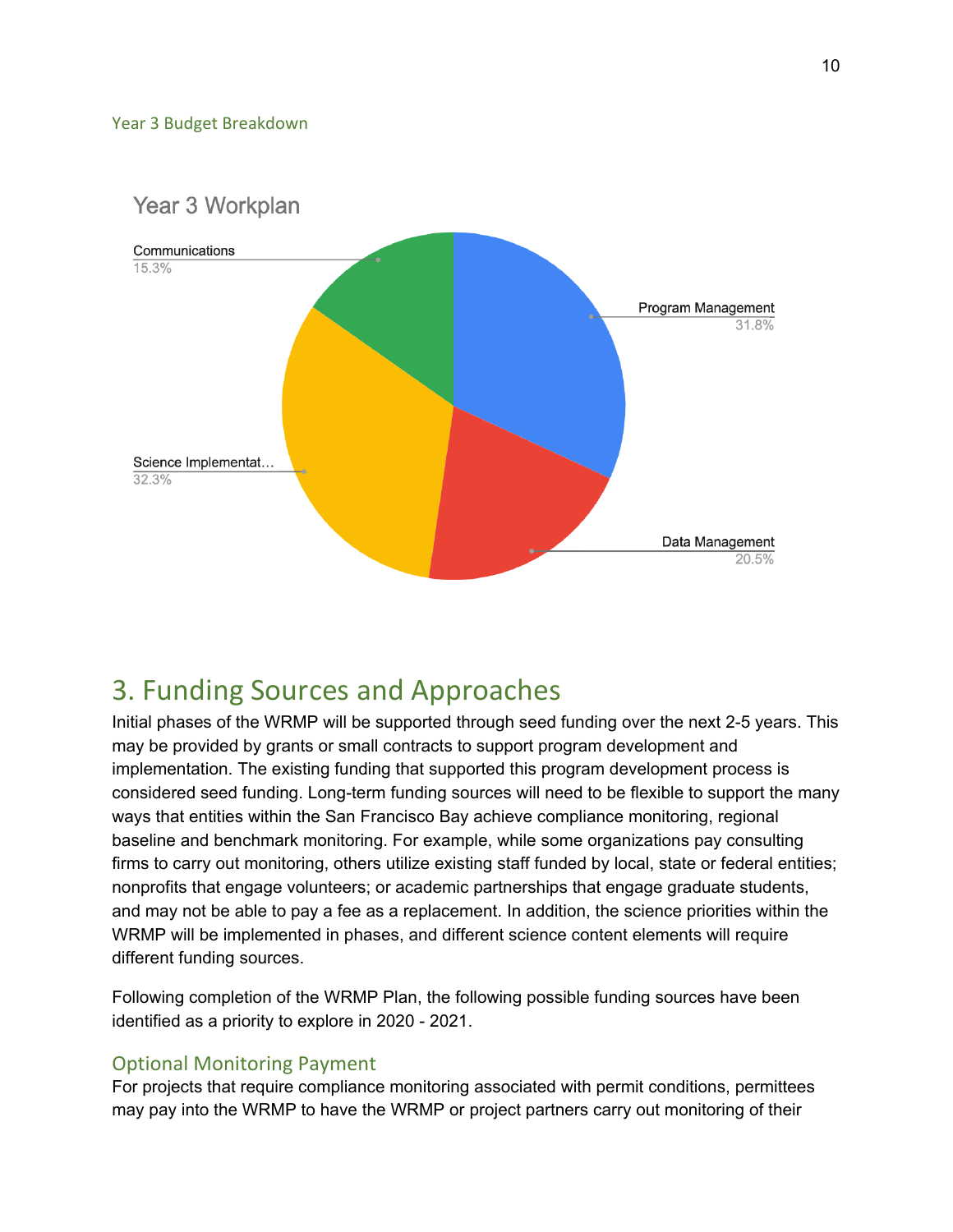project site. Project proponents could also seek funding from grant sources such as the SF Bay Restoration Authority to include optional monitoring payments within grant-funded budgets. Optional monitoring payments will be discussed and considered by some of the regulatory agencies involved in the WRMP during the next phase of the development process. Each agency would need to determine if this method is consistent with existing laws and aligns with long-term objectives allowable under their respective authorities. Optional monitoring payments alone are unlikely to fund the Program entirely due to the small number of restoration project sponsors that might participate.

# Grants and Contracts

Grants and contracts may support some aspects of the WRMP. Contracts may be awarded for pilot projects or monitoring efforts at a specific project location to support implementation of the WRMP Science Framework, or other aspects of the WRMP. These funds might be managed directly by the WRMP Program Administrator, or through project partners and would be coordinated through the Steering Committee.

The SF Bay Restoration Authority may be a viable source of funding through these means, either through grant payments or creating an annual allocation to the WRMP to support various aspects of the program. This funding source could support data management or science implementation, focused on supporting project delivery and success within the SFBRA grant program.

## Alternatives

Private philanthropy might supplement the funding portfolio to add capacity, either in a specific area -- eg, communications -- or more broadly across all aspects of the burgeoning program. While the team might not devote resources towards cultivating such relationships, the program would welcome such contributions. In addition, additional options could exist including legislative funding with the Natural Resources Agency or other agencies. This will continue to be pursued where opportunity arises.

# <span id="page-10-0"></span>4. Roadmap

Next steps for the WRMP will be to further develop and explore the funding sources prioritized in this document.

# WRMP Funding Priorities

Next steps for the WRMP development process will include close consultation with project partners. The funding sources listed here will all require a unique approach to develop a comprehensive and compelling proposal.